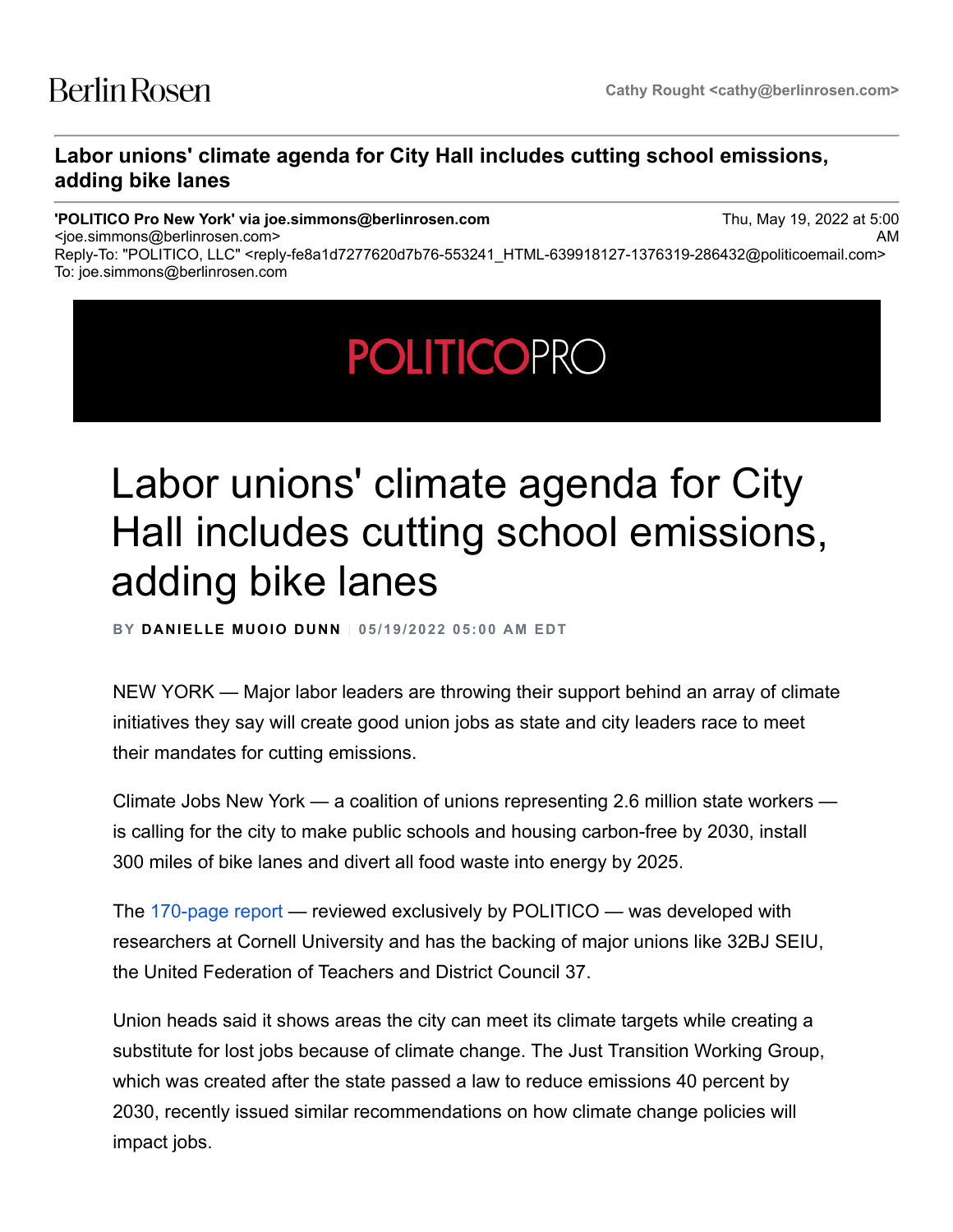"There is going to be a complete reset of our economy under the green renewable jobs**,**" Henry Garrido, executive director of DC37, said in an interview. He added that he wants members to know "they can take advantage of the good jobs being created as a result of it."

**Details:** The report focuses on areas that are directly controlled by the city, giving officials more power over the projects and labor agreements. That includes making New York City Housing Authority complexes and schools carbon-free.

"Public buildings should be low hanging fruit," said Dave Hancock, interim executive director of Climate Jobs New York. "It's a huge opportunity because it's city-owned building stock, there are a ton of sources available, we own the buildings and you've got the buy-in from key public and private unions."

There are other benefits too. Many school buildings are old and lack proper ventilation, making temperatures unbearable at certain points of the year. Investments in energy efficiency can help improve many work environments, Garrido said.

The report also calls on the city to add more capacity for processing food waste into biogas, which it found could create 1,494 direct jobs over three years.

The city isn't doing enough to achieve its climate goals, according to the report, which points to recent emissions increases and little capital funding for energy efficiency and emissions reduction projects. Cornell researchers said they tried to show areas the city can make the deepest cuts.

"We are really thinking about how do we take on climate change at scale and the pace that science demands," Lara Skinner, Director at the Worker Institute's Labor Leading on Climate Initiative, said in an interview. "For us, doing that work at the scale and pace that's necessary for science is also necessary for creating a lot of jobs."

A spokesperson for the administration did not immediately comment.

[View this article online.](https://subscriber.politicopro.com/article/2022/05/labor-unions-climate-agenda-for-city-hall-includes-cutting-school-emissions-adding-bike-lanes-00033533?source=email)

You received this POLITICO Pro content because your customized settings include: *Labor and Management Relations (and) New…*, *Bicyclist and Pedestrian Traffic (and) New…*. You can customize all of your alert criteria on your [settings page](https://subscriber.politicopro.com/settings?source=email).